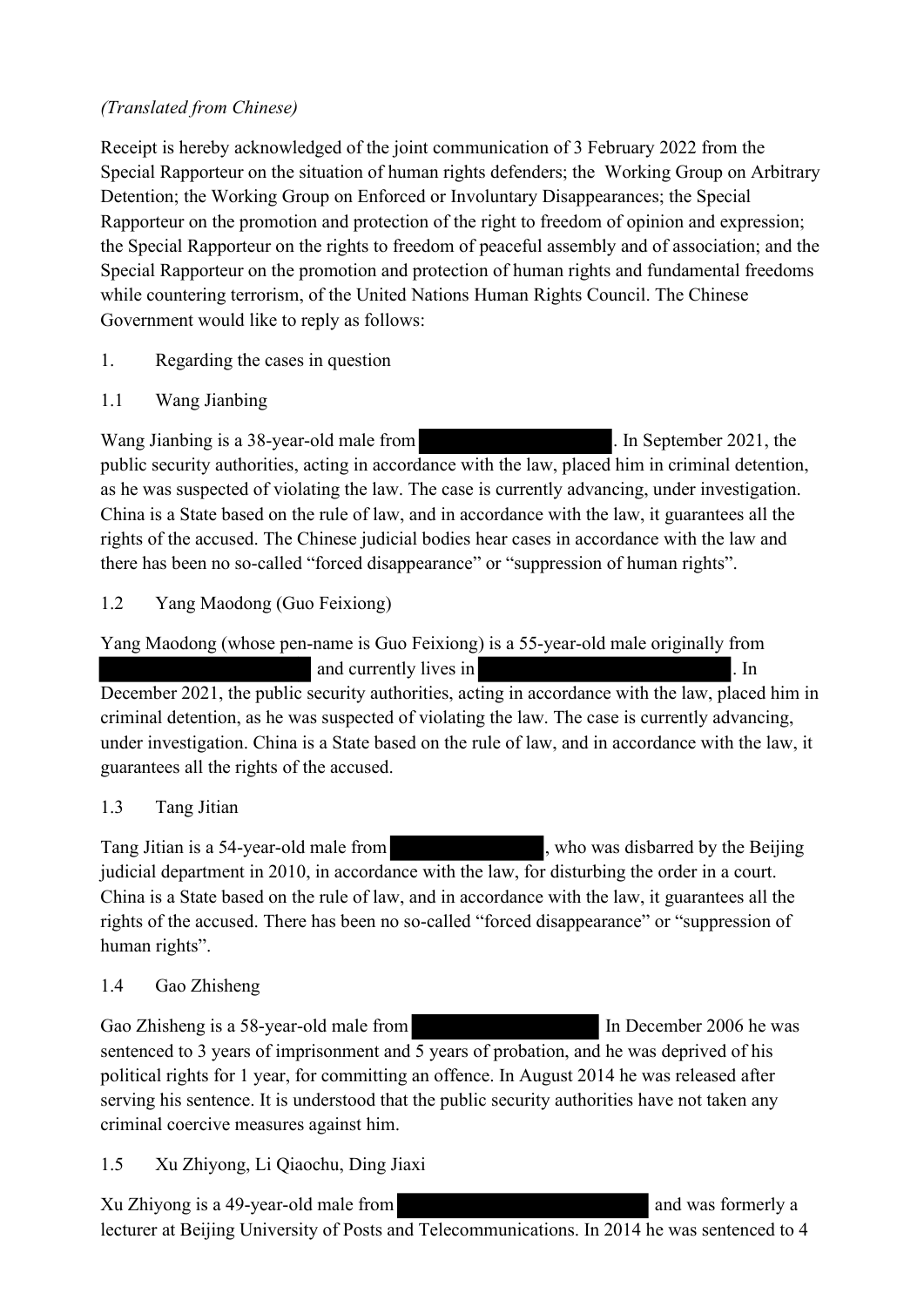years of imprisonment for gathering people to disturb public order at a public place; Li Qiaochu is a 31-year-old female from Ding Jiaxi is a 55-year-old male from In December 2019 and February 2021, the public security authorities, acting in accordance with the law, successively placed Mr. Ding, Mr. Yu and Ms. Li in criminal detention, as they were suspected of violating the law. Their cases are currently under investigation. China is a State based on the rule of law, and in accordance with the law, it guarantees all the rights of the accused.

### 1.6 Chang Weiping

Chang Weiping is a 37-year-old male from and was formerly a lawyer with the . In December 2019 he was disbarred by the Shaanxi judicial authorities, in accordance with the law, for violating laws and regulations while practising law. In October 2020 the public security authorities took criminal coercive measures against him, as he was suspected of violating the law. The case is currently under investigation. China is a State based on the rule of law, and in accordance with the law, it guarantees all the rights of the accused.

## 1.7 Qin Yongpei

Qin Yongpei is a 53-year-old male from solution of the same contract a lawyer at and the director of the ... In October 2019, the public security authorities took criminal coercive measures against him, as he was suspected of violating the law. In May 2020, his case was investigated by the Nanning People's Procuratorate and sent to the Nanning Intermediate People's Court. On 31 December 2021, the Nanning Intermediate People's Court heard the case and set a date to hand down its verdict. China is a State based on the rule of law, and in accordance with the law, it guarantees all the rights of the accused.

2. Regarding the question of whether subversion of State power is in line with the requirements of legal certainty in the Universal Declaration of Human Rights

The Constitution of China establishes that "the State shall respect and protect human rights", and at the same time, that "every citizen shall enjoy the rights prescribed by the Constitution and the law and must fulfill the obligations prescribed by the Constitution and the law." Article 29 of the Universal Declaration of Human Rights establishes that "In the exercise of his rights and freedoms, everyone shall be subject only to such limitations as are determined by law solely for the purpose of securing due recognition and respect for the rights and freedoms of others and of meeting the just requirements of morality, public order and the general welfare in a democratic society" and that "these rights and freedoms may in no case be exercised contrary to the purposes and principles of the United Nations."

Subversion of State power is one of the most serious acts that undermine national security. It is common practice in the world to impose penalties, in accordance with the law, for criminal acts that endanger the system of national power or the social system. Article 15 of the National Security Law of China establishes that "the State shall adhere to the leadership of the Communist Party of China and maintain the socialist system with Chinese characteristics"… and "the State shall prevent, frustrate, and legally punish any conduct that betrays the country, splits the country, incites rebellion or subverts or incites the subversion of the people's democratic dictatorship". Article 105 of the Criminal Law of China clearly establishes the crimes of subversion of State power and incitement to subversion of State power. The punishment in China, in accordance with the law, of subversion of State power and incitement to